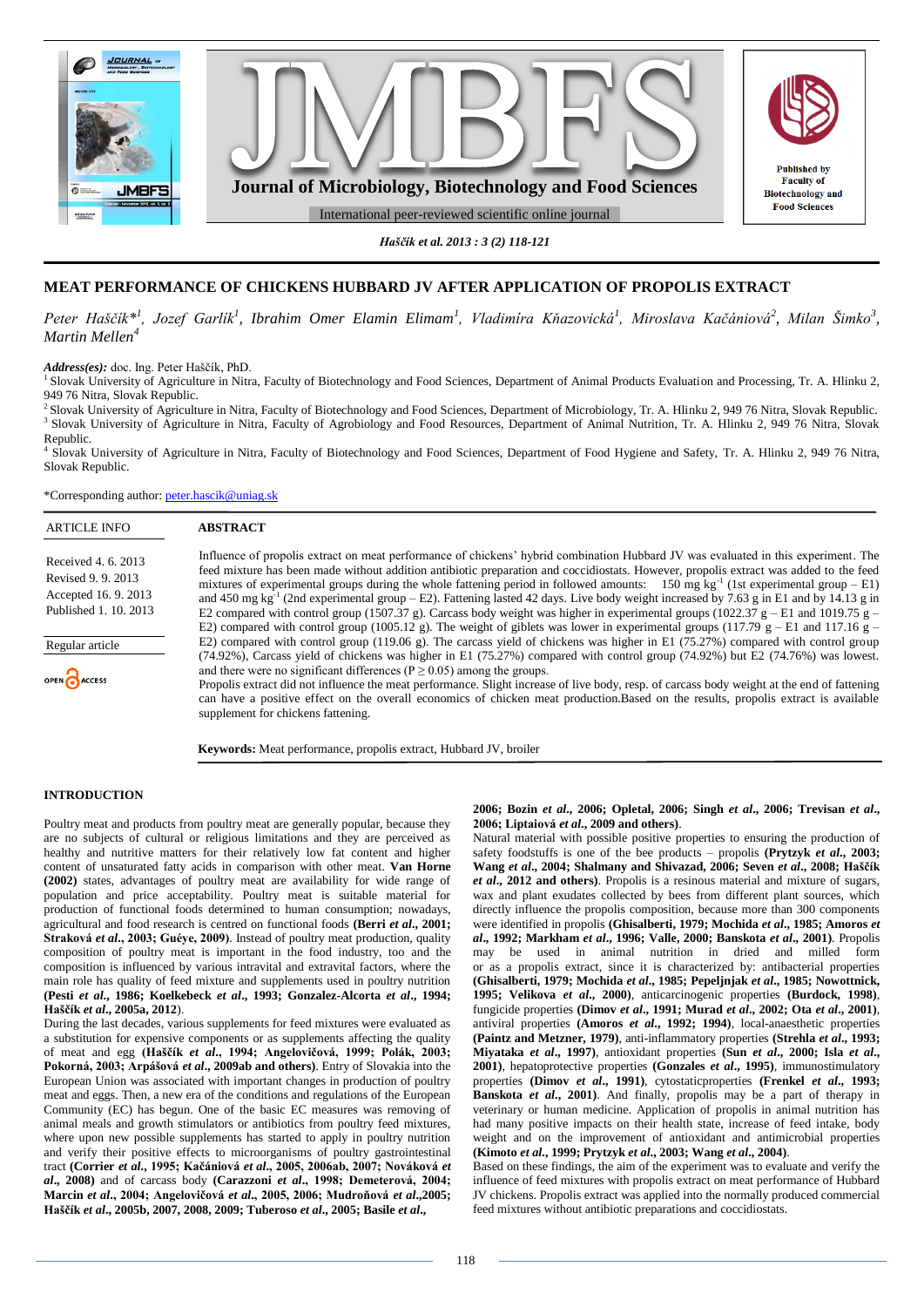## **MATERIAL AND METHODS**

The experiment was performed in testing station Zámostie Company with broiler chickens of Hubbard JV hybrid combination. The study enrolled 400 chicks in one day old, which were divided into 4 groups (n=100): control (C) and experimental groups (E1, E2). The fattening duration was 42 days. Chickens were bred on the deep litter (sawdust). Feed was served using tubular feeders. Feed mixtures used in this experiment were mixed and prepared bya company Biofeed Company with seat in Kolárovo in accordance with Gazette of Ministry of Agriculture and Rural Development (2004). Feed mixtures were analysed in term of basic nutrients and energy value at the Department of animal nutrition (Faculty of Agrobiology and Food Resources, Slovak University of Agriculture in Nitra). Feed mixture was served manually at periodic intervals each day and chickens were fed by the system *ad libitum*. In all evaluated groups of experimental, starter feed mixture HYD-01 (powder form) was served to  $21^{\text{st}}$  day of age and HYD-02 (powder form) was served from  $22<sup>nd</sup>$  days to  $42<sup>nd</sup>$  day of age. Feed mixtures were made without antibiotic preparations and coccidiostats. Nutritional value of feed mixtures (Table 1) was uniform in each group during the experiment, but the propolis extract was added to feed mixtures HYD-01 and HYD-02 in experimental groups in a dose of 150 mg  $kg^{-1}$  (E1) and 450 mg  $kg^{-1}$ (E2). Propolis originated in the Slovak Republic. Propolis extract was prepared from milled propolis, which was subsequently mixed to 80% ethanol **(Krell, 1996)**. Propolis solution was extracted in water bath at 80 °C under reflux for 1 hour. The solution was centrifuged after extracting and cooling. Obtained supernatant was evaporated using a rotary vacuum evaporator at temperature of water bath of 40-50 °C and then a residue was weighted. The evaporation residue at amounts of 15 g (E1) and 45 g (E2) were separately dissolved in 1000 cm<sup>3</sup> of 80% ethanol and applied into the 100 kg of each feed mixture intended for evaluated group of Hubbard JV chickens. Water was available *ad libitum* by self-powered system using nipple drinkers with drip tray. At the end of the fattening  $(42<sup>nd</sup> day)$ , 60 pieces from each group were selected for carcass analysis (30 male pieces and 30 female pieces). We evaluated the live body weight, carcass body weight, weight of giblets and carcass yield.Obtained data were statistically assessed using programme Statgraphics Plus version 5.1 (AV Trading, Umex, Dresden, Germany). Basic variation-statistical values (arithmetic average, standard deviation) were calculated. Analysis of variance followed by Duncan test was used to determine significance of differences between the groups.

#### **Table 1**Composition of the diets

| Ingredients (%)                            | <b>Starter</b>               | Grower                   |  |  |  |
|--------------------------------------------|------------------------------|--------------------------|--|--|--|
|                                            | (from $1st$ to $21st$ day of | $(22nd$ to $42nd$ day of |  |  |  |
|                                            | age)                         | age)                     |  |  |  |
| Wheat                                      | 34.00                        | 37.00                    |  |  |  |
| Maize                                      | 33.92                        | 37.52                    |  |  |  |
| Soybean meal (48% N)                       | 23.00                        | 18.00                    |  |  |  |
| Fish meal (71% N)                          | 5.00                         | 3.00                     |  |  |  |
| Dried blood                                |                              | 1.00                     |  |  |  |
| Ground limestone                           | 1.00                         | 0.95                     |  |  |  |
| Monocalcium phosphate                      | 0.80                         | 0.70                     |  |  |  |
| Fodder salt                                | 0.10                         | 0.10                     |  |  |  |
| Sodium bicarbonate                         | 0.15                         | 0.20                     |  |  |  |
| Lysine                                     | 0.13                         | 0.08                     |  |  |  |
| Methionine                                 | 0.18                         | 0.20                     |  |  |  |
| Clinacox $0.5%$                            | 0.02                         |                          |  |  |  |
| Palm kernel oil Bergafat                   | 1.20                         | 0.70                     |  |  |  |
| SACOX 12%                                  |                              | 0.05                     |  |  |  |
| Premix Euromix BR 0.5                      | 0.50                         | 0.50                     |  |  |  |
| $\frac{9}{6}$ <sup>1</sup>                 |                              |                          |  |  |  |
| Analysed composition [g kg <sup>-1</sup> ] |                              |                          |  |  |  |
| Crude protein                              | 212.40                       | 191.62                   |  |  |  |
| Fibre                                      | 30.51                        | 29.68                    |  |  |  |
| Ash                                        | 27.01                        | 20.90                    |  |  |  |
| Ca                                         | 8.23                         | 7.18                     |  |  |  |
| P                                          | 6.56                         | 5.87                     |  |  |  |
| Na                                         | 1.77                         | 1.71                     |  |  |  |
| Linoleic acid                              | 13.53                        | 14.06                    |  |  |  |
| $ME_N$ [MJ $kg^{-1}$ ]                     | 12.07                        | 12.16                    |  |  |  |
| by calculation                             |                              |                          |  |  |  |
|                                            |                              |                          |  |  |  |

**Legend:**  $\frac{1}{1}$  active substances per kilogram of premix: vitamin A 2 500 000 IU; vitamin E 50 000 mg; vitamin D3 800 000 IU; niacin 12 000 mg; d-pantothenic acid 3 000 mg; riboflavin 1 800 mg; pyridoxine 1 200 mg; thiamine 600 mg; menadione 800 mg; ascorbic acid 50 000 mg; folic acid 400 mg; biotin 40 mg; vitamin B12 10 mg; choline 100 000 mg; betaine 50 000 mg; Mn 20 000 mg; Zn 16 000 mg; Fe 14 000 mg; Cu 2 400 mg; Co 80 mg; I 200 mg; Se 50 mg

## **RESULTS AND DISCUSSION**

The results of basic parameters in meat performance of Hubbard JV chickens (without gender separation) are recorded in the Table 2.

| <b>Table 2</b> Meat performance of Hubbard JV chickens (without gender separation) without and with propolis extract in their diet<br><b>Parameter</b> | Control              | E1 $(150 \text{ mg kg}^{-1})$ | $E2(450 \text{ mg kg}^{-1})$ |
|--------------------------------------------------------------------------------------------------------------------------------------------------------|----------------------|-------------------------------|------------------------------|
|                                                                                                                                                        |                      |                               |                              |
| Live body weight<br>[g]                                                                                                                                | 1507.37±158.66       | 1515.00±152.14                | $1521.50 \pm 117.50$         |
| Carcass<br>[g]                                                                                                                                         | $1005.12 \pm 115.77$ | $1022.37 \pm 103.74$          | $1019.75 \pm 74.66$          |
| <b>Giblets</b><br>[g]                                                                                                                                  | $119.06 \pm 11.10$   | $117.79 \pm 9.12$             | $117.16 \pm 8.51$            |
| Carcass yield<br>$\lceil \% \rceil$                                                                                                                    | 74.92±2.36           | $75.27 \pm 1.17$              | 74.76 ± 0.75                 |

**Table 2** Meat performance of Hubbard JV chickens (without gender separation) without and with propolis extract in their diet

**Legend:** C – control group, E – experimental group

Live body weight of chickens increased ( $P \ge 0.05$ ) after propolis extract application in experimental groups (1515.00 g – E1, 1521.50 g – E2) compared with control group (1507.37 g). Our results are in agreement with **Shalmany and Shivazad (2006), Seven** *et al***. (2008)** and **Tekeli** *et al***. (2011)**, who applied propolis extract into the feed mixture in amount of 150 mg, 250 mg, 0.5 g and 3 g or 1000 ppm, as well as **Haščík** *et al***. (2010)**, who used propolis extract for the nutrition of Ross 308 chickens in amount 200 mg.  $kg^{-1}$ , 300 mg.  $kg^{-1}$  and 400 mg.kg-1 . Also our study confirms by **Bonomi** *et al***. (1976)** and **Ghisalberti (1979)** who they state that propolis application may increase the body weight and the values may increase by 20%. Values of carcass body weight showed a similar trend as values of live body weight. The higher values of carcass body weight were found in experimental groups  $(1022.37 \text{ g} - \text{E1}, 1019.75 \text{ g} - \text{E2})$  compared with control group (1005.12 g). Achieved results concerning higher values of the carcass body weight of Hubbard JV chickens in experimental groups with application of propolis extract in their diet is consistent with findings of **Seven** *et al.* **(2008)** and **Haščík** *et al.* **(2010)**, who found that the carcass body weight was increased in Ross 308 chickens groups which was fed by propolis. The weight of giblets slightly decreased (P  $\geq$  0.05) in experimental groups (117.79 g – E1,

117.16  $g - E2$ ) compared with control group (119.06 g), similarly as described by **Haščík** *et al.* (2010). Carcass yield was highest (P  $\geq$  0.05) in E1 (75.27%), lower value was found in the control group (74.92%) and the lowest value was found in E2 (74.76%), but all values met the requirements of the normative carcass yield of chickens (72%) and it is convenient with results by **Straková** *et al***. (2002)** and **Haščík** *et al***. (2009)**.

### **CONCLUSION**

Based on the results of the work, propolis extract, applied in the feed mixtures HYD-01 and HYD-02 for Hubbard JV chickens during the whole period of fattening (42 days), had an influence on slight increase the live weight and carcass body weight at the end of fattening compared with control group and there were no significant differences ( $P \ge 0.05$ ) among the groups. Propolis extract may be used as suitable supplementary in chicken nutrition, since it does not influence the meat performance and slight increase of live body weight at the end of fattening and of carcass weight can positively affect on economics of chicken meat production related to chickens of Hubbard JV hybrid combination.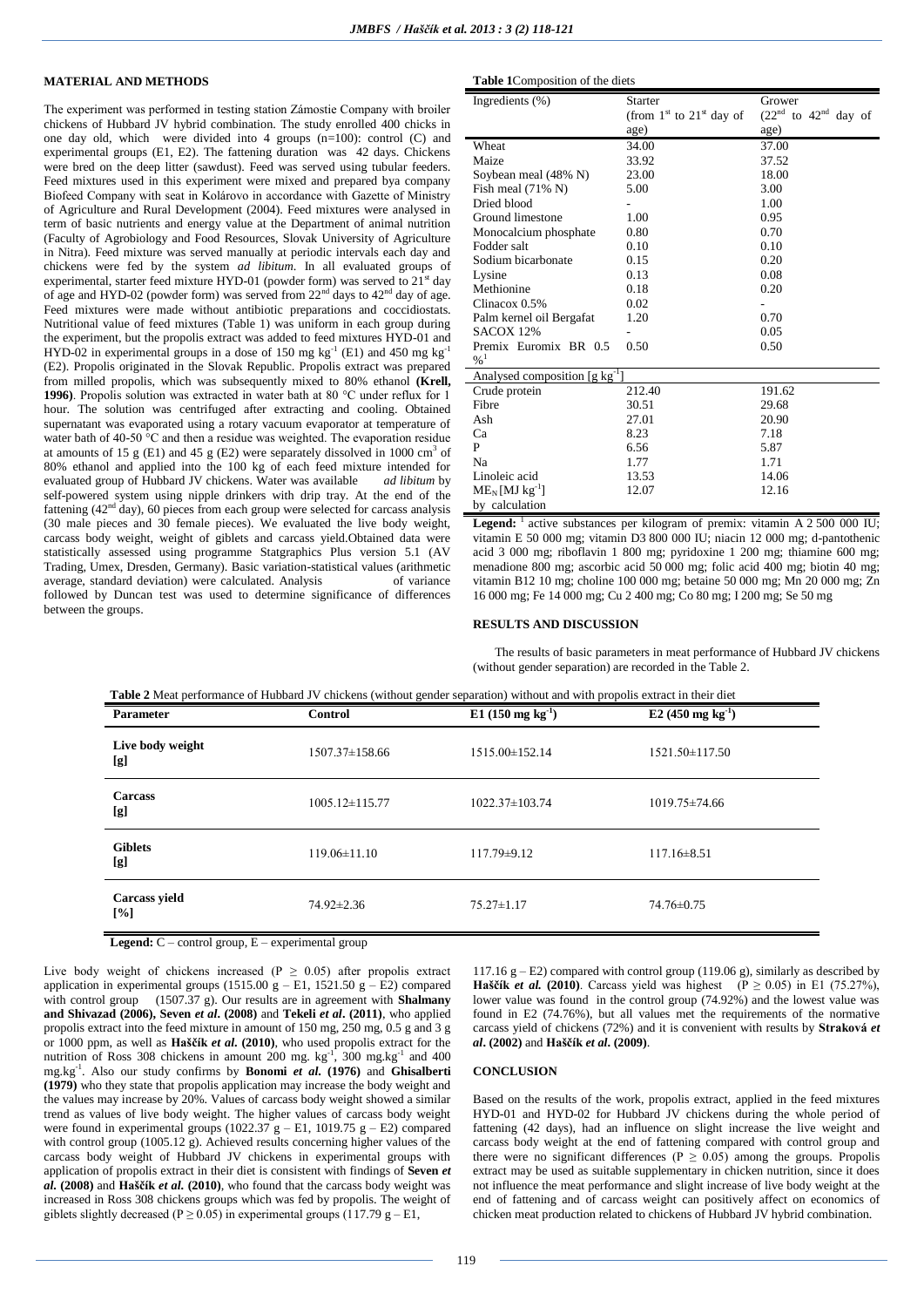**Acknowledgments:** The work was financially supported by project VEGA 1/0129/13 and by European Community under project no 26220220180: Building Research Centre "AgroBioTech".

#### **REFERENCES**

AMOROS, M., SIMOES, C.M.O., GIRRE, L., SAUVAGER, F., CORMIER, M. 1992. Synergistic effect of flavonoids and flavonols against Herpes Simplex Virus Type 1 in cell culture. Comparison with the antiviral activity of propolis. *Journal of Natural Products*, 55, 1732-1740.

AMOROS, M., LURTON, E., BOUSTIE, J., GIRRE, L., SAUVAGER, F., CORMIER, M. 1994. Comparisonoftheanti-HerpesSimplexVirusactivities of propolis and 3-methyl-but-2-enyl caffeate. *Journal of Natural Products*, 57, 644- 647.

ANGELOVIČOVÁ, M. 1999. Výživa a kŕmenie vysokoúžitkovej hydiny. Nitra: SPU, p. 39-41, ISBN 80-7137-60.

ANGELOVIČOVÁ, M., MELEN, M., TURIANICA, I., ANGELOVIČ, M. 2005. Použitie jódovaného oleja vo výžive výkrmových kurčiat. 6. Kabrtovy dietetické dny. Brno: FVU, p. 74-82.

ANGELOVIČOVÁ, M., MELLEN, M., ANGELOVIČ, M. 2006. Uplatnenie biotechnologického postupu náhrady kŕmneho antibiotika premixom škoricovej silice vo výžive výkrmových kurčiat. Biotechnológie 2006, JU: České Budejovice, p. 134-136. ISBN 8085- 645-53-X.

ARPÁŠOVÁ, H., PETROVIČ, V., MELLEN, M., KAČÁNIOVÁ, M., ČOBANOVÁ, K., LENG, Ľ. 2009a. The effects of supplementing sodium selenite and selenized yeast to the diet for laying hens on the quality and mineral content of eggs. *Journal of Animal and Feed Science.* 18(1), 90-100.

ARPÁŠOVÁ, H., MELLEN, M., KAČÁNIOVÁ, M., HAŠČÍK, P., PETROVIČ, V., ČOBANOVÁ, K., LENG, Ľ. 2009b. Effects of dietary supplementation of soium selenite and selenized yeast on selected qualitative parameters of laying hens eggs. *Slovak Journal of Animal Science*, 42(1), 27-33.

BANSKOTA, A. H., TEZUKA, Y., KADOTA, S. 2001. Recent progress in pharmacological research of propolis. *Phytotherapy Research*, 15, 561-571.

BASILE, A., SENATORE, F., GARGANO, R. 2006. Antibacterial and antioxidant activities in Sidertis italica (miller) Greuter et Burdet essential oils. *Journal of Ethnopharmacology*, 107, 240-248.

BERRI, C., WACREINIER, N., MILLET, N., LE BIHAN-DUVAL, E. 2001. Effect of selection for improved body composition on muscle and meat characteristics of broilers from experimental and commercial lines. *Poultry Science*, 80, 833-838.

BONOMI, A., MORLETTO, F., BINACHI, M. 1976. Propolis in feeds for laying hens. *Avicoltura*, 54, 43-54.

BOZIN, B., MIMICA-DUKIC, N., SIMIN, N. 2006. Charakterization of the volatile composition of essential oils of some lamiaceae spices and the microbial and antioxidant acitivies of the entire oils. *Journal of Agricultural and Food Chemistry*, 54, 1822-1828.

BURDOCK, G. A. 1998. Review of the biological properties and toxicity of bee propolis (propolis). *Foodand Chemical Toxicology*, 36, 347-363.

CARAZZONI, V., ADAMI, A., CASTROVILLI, C. 1998. Performance of broiler chicken supplemented with *Bacilluscoagulans* as probiotic. *British Poultry Science,* 39, 526-529.

CORRIER, D. E., NISBET, D. J., SCANLAN, C. M., HOLLISTER, A. G., CALWELL, D. J., THOMAS, L. A., HARGIS, B. M., TOMKINS, T. , DELOACH, J. R. 1995. Treatment of commercial broiler chickens with a characterized culture of cecal bacteria to reduce salmonellae colonization. *Poultry Science*, 74(6), 1093-1101.

DEMETEROVÁ, M. 2004. Súčasné trendy vo výžive hydiny. *Slovenský veterinársky časopis*, 29(5), 38-40.

DIMOV, V., IVANOVSKA, N., MANOLOVA, N., BANKOVA, V., NIKOLOV, N., POPOV, S. 1991. Immunomodulatory action of propolis. Influence on anti-infectious protection and macrophage function*.Apidologie*, 22, 155-162.

FRENKEL, K., WEI, H., BHIMANI, R., YE, J., ZADUNAISKY, J.A., HUAG, T., CONNEY, A.H., GRUNBERGER, D. 1993. Inhibition of tumor promote rmediated processes in some skin and bovinelens by caffeicacidphenethyl ester. *Cancer Research*, 53, 1255-1261.

GHISALBERTI, E. L. 1979. Propolis: a review. *Bee World*, 60, 59-84.

GONZALEZ-ALCORTA, M. J., DORFMAN, J. H., PESTI, G. M. 1994. Maximizing profit in broilers production as prices change: A simple approximation with practical value. *Agribusiness*, 10, 389-399.

GONZALES, R., CORCHO, I., REMIREZ, D., RODRIGUEZ, S., ANCHETA, O., MERINO, N., GONZALES, A., PASCUAL, C. 1995. Hepatoprotective effects of propolis extract on carbontetrachloride-induced liver in jury in rats. *Phytotherapy Research*, 9, 114-117.

GUÈYE, E. F. 2009. The role of networks in information dissemination to family poultry farmers. *World's Poultry Science Journal,* 65, 115-123.

HAŠČÍK, P., KOVÁČ, M., HANZLÍK, K. 1994. Náhrada sójového extrahovaného šrotu repkovými výliskami v druhej fáze výkrmu brojlerových kurčiat. *Živočíšna výroba*, 12, 1041-1048.

HAŠČÍK, P., ČUBOŇ, J., HORNIAKOVÁ, E., KRIVÁNEK, L., KULÍŠEK, V. 2005a. Relationship between probiotic preparation application and abdominal fat amount in chicken. *Agriculture*, 51, 574-579.

HAŠČÍK, P., WEIS, J., ČUBOŅ, J., KULÍŠEK, V., MAKOVICKÝ, P., KAČÁNIOVÁ, M. 2005b. Vplyv probiotického preparátu v KKZ brojlerových kurčiat ROSS 308 na chemické zloženie mäsa. *Acta fytotechnica etzootechnica*,  $8(1)$ , 20-24.

HAŠČÍK, P., ČUBOŅ, J., KAČÁNIOVÁ, M., UBREŽIOVÁ, I. 2007. Vplyv nových trendov na ekonomiku výroby hydinového mäsa. *Acta oeconomica erinformatica*, 10(1), 17-20.

HAŠČÍK, P., KAČÁNIOVÁ, M., ČUBOŅ, J., KULÍŠEK, V., VAVRIŠINOVÁ, K., ARPÁŠOVÁ, H. 2008. Probiotiká ako možný vektor pri tvorbe bielkovín v mäse výkrmových kurčiat. In: Proteiny 2008: sbornik příspěvků V. ročníku mezinárodní konference, Univerzita Tomáše Bati , Zlín, p. 45-49, ISBN 978-80- 7318-706-4.

HAŠČÍK, P., KAČÁNIOVÁ, M., ČUBOŅ, J., BOBKO, M., VAVRIŠINOVÁ, K., ARPÁŠOVÁ, H., MIHOK, M., PAVLIČOVÁ, S. 2009. Effect of *Lactobacillus fermentum* application by water to chicken Ross 308 at meat chemical composition. *Potravinárstvo*, 3(2), 22- 27.

HAŠČÍK, P., KAČÁNIOVÁ, M., MIHOK, M., POCHOP, J., BENCZOVÁ, E. 2010. Performance of Various Broiler Chicken Hybrids Fed with Commercially Produced Feed. *International Journal of Poultry Science*, 9, 1076-1082.

HAŠČÍK, P., GARLÍK, J., ELIMAM E.O.I., KAČÁNIOVÁ, M., KROČKO, M., ČUBOŇ, J., BOBKO, M., ARPÁŠOVÁ, H. 2012. Meat performance of chickens after application of propolis extract in their diet. In *Zborník príspevku z V. mezinárodní vedecké konference (Šlechtení na masnou užitkovost a aktuální otázky produkce jatečných zvírat*), Brno, p. 190-197.

ISLA, M. I., MORENO, M. I. N., SAMPIETRO, A. R., VATTUONE, M. A. 2001. Antioxidant activity of Argentina propolis extracts. *Journal Ethnopharmacology*, 76, 165-170.

KAČÁNIOVÁ, M., ČUBOŅ, J., HAŠČÍK, P., PAVLIČOVÁ, S. 2005. Effect of *Enterococcus faecium* on some characteristic in the intestine of chickens and its typisation by PCR. *Acta fytotechnica et zootechnica*, 8(1), 17-20.

KAČÁNIOVÁ, M., KMEŤ, V., ČUBOŅ, J. 2006a. The Effect *Enterococcus faecium* to the Digestive Tract of Poultry as a Probiotic. *Turkish Journal of Veterinary and Animal Sciences*, 30, 291-298.

KAČÁNIOVÁ, M., PETROVÁ, J., HAŠČÍK, P., ČUBOŅ, J., PAVLIČOVÁ, S. 2006b. Colonization of gastrointestinal tract of turkeys after probiotics and prebiotics application. *Slovak Journal of Animal Science.*, 39(3), 155-159.

KAČÁNIOVÁ, M., FIKSELOVÁ, M., PAVLIČOVÁ, S., SUDZINA, M., SUDZINOVÁ, J., HAŠČÍK, P. 2007. Rody *Sporolactobacillus, Bacillus a Brevibacillus* používané ako probiotiká. *Agromagazin*, 8(10), 34-35.

KIMOTO, N., HIROSE, M. H., KAWABE, M., SATOH, T., HIDEKI, M., SHIRA, T. 1999. Post-initiationeffectsof a super critical extract of propolis in a rattwo-stagecarcino genesis model in female F344 rats. *Cancer Lett.*, 147, 221- 227.

KOELKEBECK, K. W., PARSONS, C. M., LEEPER, R. W. 1993. Effect of early feed with drawal on subsequent laying hen performance. *Poultry Science*, 72, 2229-2235.

KRELL, R. 1996. Value-Added products from beekeeping. *FAO Publications*, 395 p., ISBN 92-5-103819-8.

LIPTAIOVÁ, D., HAGAROVÁ, M., KLIMENT, M., MRÁZOVÁ, Ľ., ANGELOVIČOVÁ, M., ANGELOVIČ, M., MOČÁR, K. - ŠTOFAN, D. 2009. Obohatenie kŕmnych zmesí so *Sacharomyces cerevisae* vo vzťahu k ich bielkovinovej a produkčnej účinnosti u výkrmových kurčiat. *Acta fytotechnica et zootechnica*, mimoriadne číslo, Nitra, SPU, p. 369-375.

MARCIN, A., MOLNÁROVÁ, I., VALIGA, J. 2004. Využitie kŕmnych aditív rastlinného pôvodu, modifikujúcich metabolickú aktivitu v gastrointestinálnom trakte, vo výžive hospodárskych zvierat. Správa za účelovú činnosť, Michalovce: Oblastný výskumný ústav agroekológie.

MARKHAM, K.R., MITCHELL, K.A., WILKINS, A. L., DALDY, J.A., LU, Y. 1996. HPLC and GC-MS identification of the major organic constituents in New Zealand propolis. *Phytochemistry,* 42, 205-211.

MIYATAKA, H., NISHIKI, M., MATSUMOTO, H., FUJIMOTO, T., MATSUKA, M., SATOH, T. 1997. Evaluation of propolis. 1. Evaluation of Brazilian and Chinese propolis by enzymatic and physico-chemical methods. *Biological Pharmaceitical Bulletin*, 20, 496-501.

MOCHIDA, S., HAGA, M., TAKINO, Y. 1985. Chemical constituens and antimikrobial activity of Japanese propolis. Apimondia. The xxx th Internet. *Apicultural Congr. Nagoya-Japan*, p. 455-456.

MUDROŇOVÁ, D., NEMCOVÁ, R., GANCARČÍKOVÁ, S., JONECOVÁ, Z., BOMBA, A. 2005. Alternatíva antibiotík v odchove mláďat HZ. *Slovenský chov*, 11(1), 33-35.

MURAD, J. M., CALVI, S. A., SOARES, A. M., BANKOVA, V. C., SFORCIN, J. M. 2002. Effectof propolis from Brazil and Bulgaria on fungucidal activity of macrophage against paracoccidioides brasiliensis. *Journal Ethnopharmacology*, 79, 331-334.

NOVÁKOVÁ, I., KAČÁNIOVÁ, M., HAŠČÍK, P., FIKSELOVÁ, M., MOČÁR, K., LIPTAIOVÁ, D., ŠTOFAN, D., PAVLIČOVÁ, S., TRAKOVICKÁ, A. 2008. Účinok podávania probiotík na podporu mikroflóry gastrointestinálneho